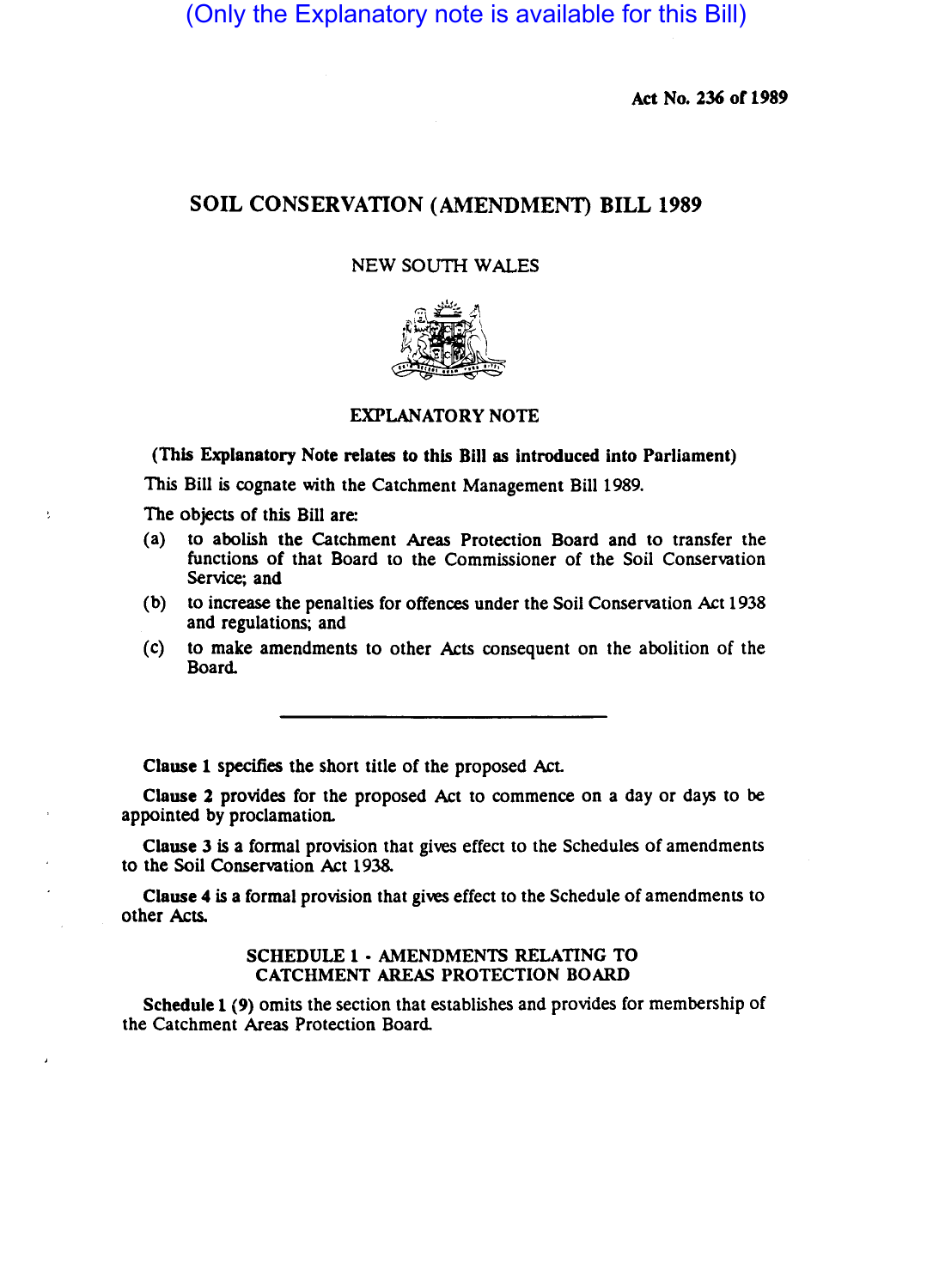Schedule 1 (1) omits the definition of "Board" from the Act.

Schedule 1 (3), (4), (5), (6) and (7) provide for the functions under the Act that were exercised by the Catchment Areas Protection Board to be exercised by the Commissioner of the Soil Conservation Service.

Schedule 1 (2) omits references to the Board and its members in relation to power of entry under the Act.

Schedule 1 (8) omits references to the Board in relation to protection from liability for actions taken under the Act.

Schedule 1 (10) contains savings and transitional provisions consequent on the abolition of the Board

#### SCHEDULE 2 • AMENDMENTS RELATING TO PENALTIES

Schedule  $2(1)$  increases the penalty for obstructing an officer carrying out surveys or investigations under the Act from \$500 to 50 penalty units (\$5,000).

Schedule 2 (2) increases the penalty for failing to comply with a notice, issued under section 15A (1) in relation to acts or omissions to avoid soil erosion or land degradation, from \$2,000 to 500 penalty units (\$50,000).

Schedule 2 (3) increases the penalty for obstructing or hindering the Soil Conservation Service in carrying out works pursuant to a notice issued under section 15A (1) from \$500 to 50 penalty units (\$5,000).

Schedule 2 (4) increases the penalty for failing to comply with a notice, issued under section 18 (1) in relation to directions to carry out works or other measures on land that is an area of erosion hazard, from \$2,000 to 500 penalty units (\$50,000).

Schedule 2 (5) increases the penalty for destroying trees on protected land, except in accordance with an authority, from \$10,000 to 400 penalty units (\$40,000).

Schedule 2  $(6)$  increases the penalty for failing to comply with a notice, issued under section  $21CA(1)$  in relation to acts or omissions to prevent soil erosion or repair damage to protected land, from \$10,000 to 400 penalty units (\$40,000).

Schedule  $2(7)$  increases the penalty for failing to comply with a notice, issued under section 22 (1) concerning interference with the utility of a proclaimed work, from \$2,000 to 500 penalty units (S50,000).

Schedule 2 (8) increases the penalty for interfering with or damaging any works carried out pursuant to the Act from S2,OOO to 500 penalty units (\$50,000).

Schedule 2 (9) (a) increases the penalty for contravening a provision of the Act, where no other penalty is expressly provided, from \$500 to 50 penalty units (\$5,000).

Schedule 2 (9) (b) makes provision for the Land and Environment Court to deal with additional offences under the Act.

Schedule 2 (9) (c) increases the maximum penalty where proceedings for an offence are brought in a Local Court from \$2,000 to 100 penalty units (\$10,000) or the maximum penalty provided by the Act, or regulations for the particular offence, whichever is the lesser.